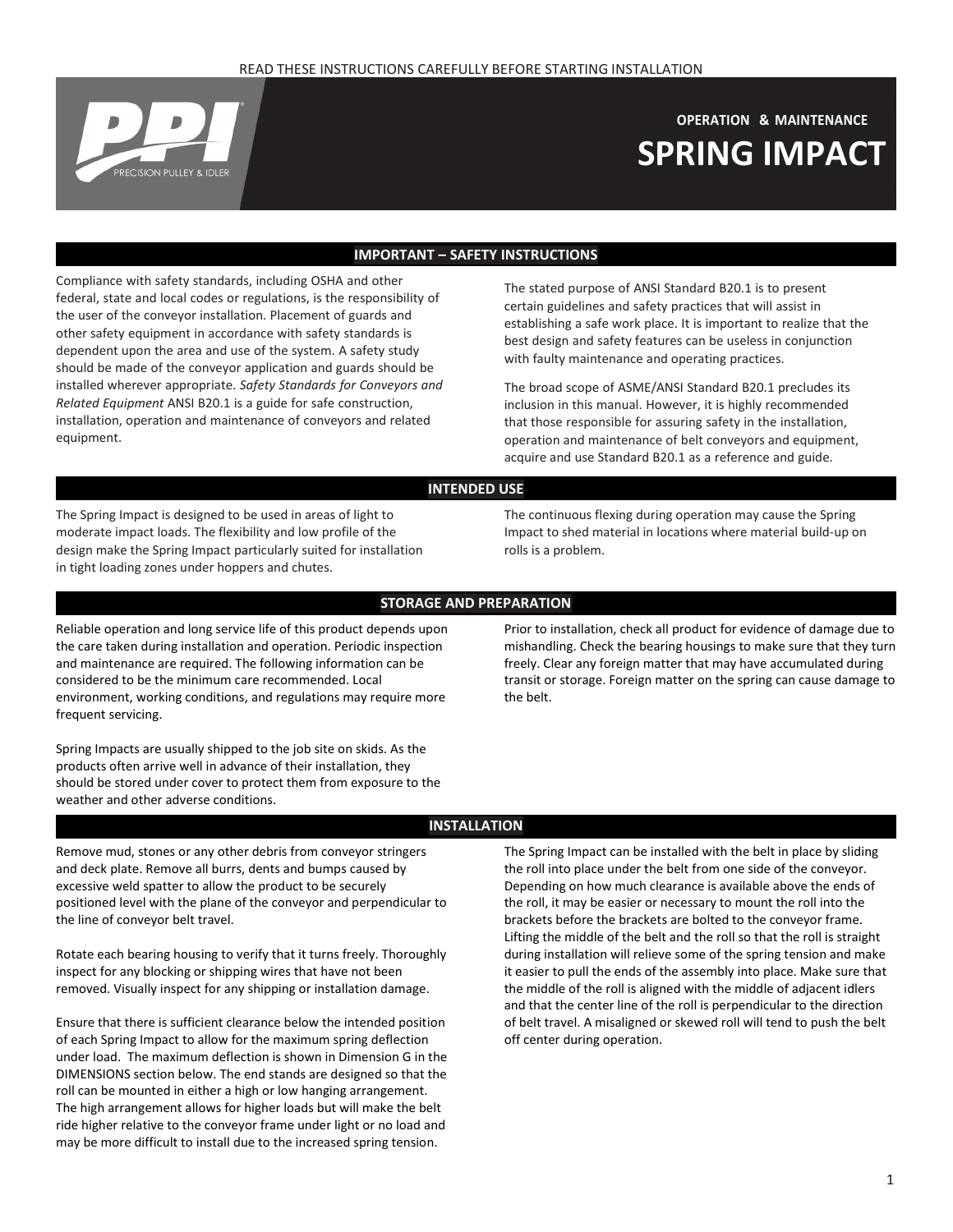#### **MAINTENANCE**

Spring Impacts are shipped greased with an NLGI #2 lithium complex grease and ready for service. Each end should be regreased with a compatible grease with a sufficient amount and frequency to ensure that fresh clean grease is present at the bearings. The amount of grease needed can be determined by greasing until the grease being purged around the shaft is no longer dirty. The frequency of greasing should be adjusted so that the amount of dirty grease being purged is minimal. A suggested starting point for greasing intervals is shown to the right.

| <b>CONDITIONS</b>      | <b>UP TO 120<sup>°</sup>F</b><br>$(50^{\circ}C)$ | 120° TO 200°F<br>(50° TO 90°C) |  |  |
|------------------------|--------------------------------------------------|--------------------------------|--|--|
| Clean                  | 2 to 6 Months                                    | 1 to 2 Months                  |  |  |
| Moderate               | Monthly                                          | 1 to 4 Weeks                   |  |  |
| Dirty                  | Weekly                                           | 1 to 7 Days                    |  |  |
| <b>Extremely Dirty</b> | Daily                                            | Every Shift                    |  |  |

#### **LOAD RATING**

The maximum rated loads and maximum impact energy are listed in the tables below. The impact energy *WH* can be calculated by multiplying the weight of the lump in pounds by the height of fall in feet (*WH*=LumpWeight(lbs) x FallHeight(ft)).

If Spring Impacts are spaced 1 foot apart or less, the impact from larger lumps will be shared by multiple Spring Impacts, so the maximum impact energy will increase with additional springs.

Consult the tables below for the *WH* value for the number of springs used in the application. Consideration must be given that each spring is sharing the impact force for the largest lump that is dropped on the load zone.

### HIGH MOUNTING POSITION

| Belt<br>Width | Max Load<br>(lbs) | Max WH (ft-lbs) |           |           |           |                  |  |  |  |
|---------------|-------------------|-----------------|-----------|-----------|-----------|------------------|--|--|--|
|               |                   | 1 Spring        | 2 Springs | 3 Springs | 4 Springs | $\geq$ 5 Springs |  |  |  |
| 24            | 240               | 40              | 80        | 125       | 165       | 210              |  |  |  |
| 30            | 310               | 85              | 170       | 260       | 350       | 440              |  |  |  |
| 36            | 440               | 155             | 320       | 490       | 655       | 825              |  |  |  |
| 42            | 530               | 180             | 375       | 575       | 775       | 975              |  |  |  |
| 48            | 730               | 330             | 700       | 1070      | 1440      | 1815             |  |  |  |
| 54            | 450               | 140             | 330       | 520       | 710       | 900              |  |  |  |
| 60            | 535               | 205             | 500       | 790       | 1085      | 1380             |  |  |  |

Contact PPI for recommendations for heavier applications

#### LOW MOUNTING POSITION

| <b>Belt</b><br>Width | Max Load<br>(Ibs) | Max WH (ft-lbs) |           |           |           |                  |  |  |  |
|----------------------|-------------------|-----------------|-----------|-----------|-----------|------------------|--|--|--|
|                      |                   | 1 Spring        | 2 Springs | 3 Springs | 4 Springs | $\geq$ 5 Springs |  |  |  |
| 24                   | 180               | 20              | 40        | 65        | 85        | 110              |  |  |  |
| 30                   | 230               | 40              | 85        | 135       | 180       | 225              |  |  |  |
| 36                   | 330               | 95              | 195       | 300       | 400       | 505              |  |  |  |
| 42                   | 365               | 90              | 195       | 305       | 410       | 515              |  |  |  |
| 48                   | 500               | 165             | 360       | 560       | 755       | 950              |  |  |  |
| 54                   | 380               | 95              | 230       | 370       | 505       | 640              |  |  |  |
| 60                   | 400               | 100             | 260       | 425       | 585       | 750              |  |  |  |

Contact PPI for recommendations for heavier applications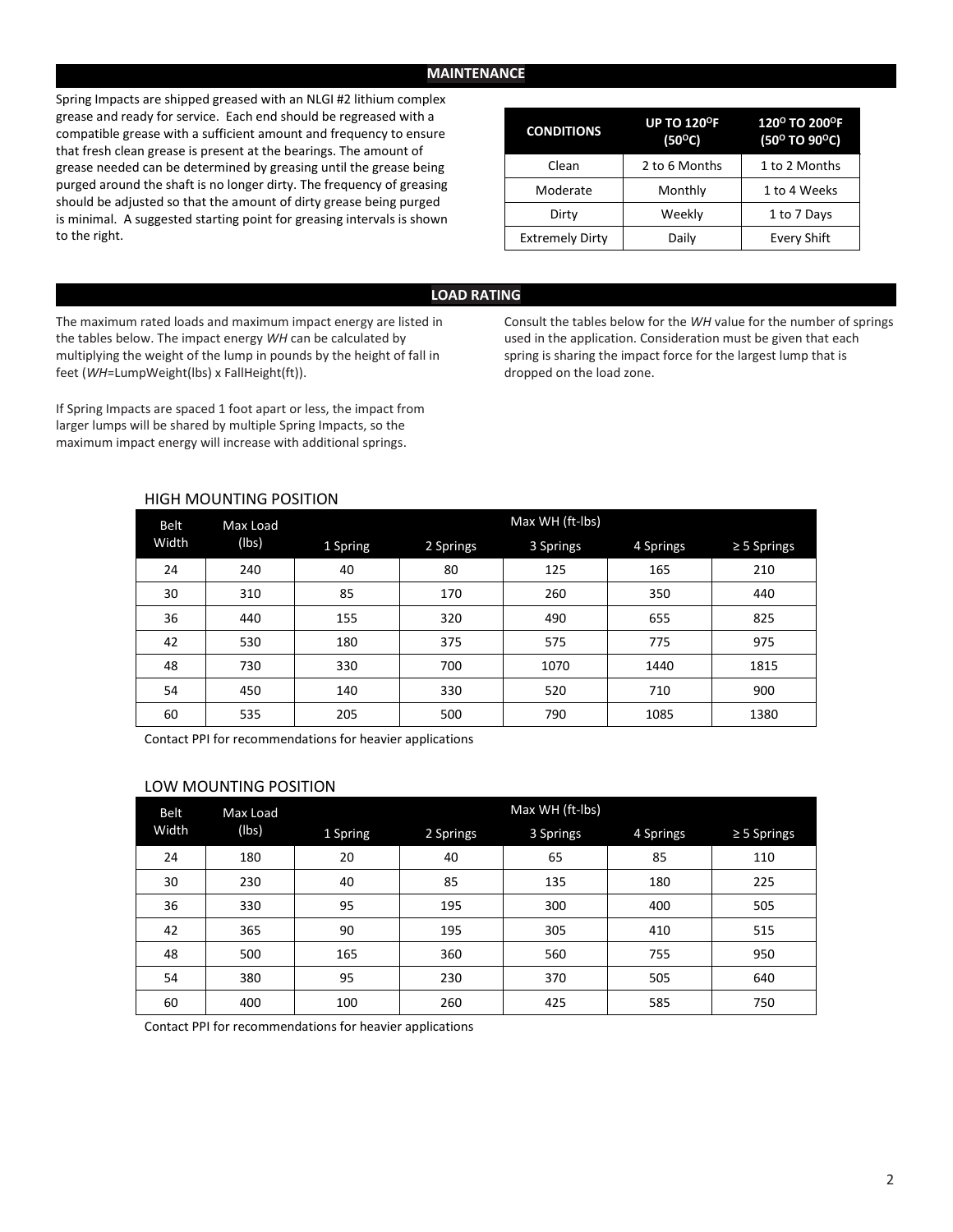# **DIMENSIONS**

# SPRING IMPACT ROLLER ONLY



| <b>Belt Width</b> | Part<br>Number | <b>SL</b> |       | OAL   | Weight<br>(lbs) |
|-------------------|----------------|-----------|-------|-------|-----------------|
| 24                | 33997-24       | 24.72     | 30.71 | 34.56 | 61.8            |
| 30                | 33997-30       | 29.35     | 35.34 | 39.18 | 68.1            |
| 36                | 33997-36       | 34.29     | 40.28 | 44.12 | 74.8            |
| 42                | 33997-42       | 40.46     | 46.45 | 50.29 | 96.6            |
| 48                | 33997-48       | 46.03     | 52.02 | 55.86 | 106.1           |
| 54                | 33997-54       | 52.75     | 58.74 | 62.58 | 117.5           |
| 60                | 33997-60       | 58.55     | 64.54 | 68.38 | 127.3           |



# HIGH MOUNTING POSITION

| <b>Belt</b><br>Part | A         | B  | C    | D     | øE    | No Load |         | Maximum Load |          | Weight |       |
|---------------------|-----------|----|------|-------|-------|---------|---------|--------------|----------|--------|-------|
| Width               | Number*   |    |      |       |       |         |         | G            | F        | G      | (Ibs) |
| 24                  | 33997-24A | 33 | 35.5 | 38.25 | 31.75 | 5.13    | 4.06    | 1.06         | $-0.13$  | 5.25   | 75    |
| 30                  | 33997-30A | 39 | 41.5 | 44.25 | 37.75 | 5.13    | 4.19    | 0.94         | $-2.69$  | 7.81   | 81    |
| 36                  | 33997-36A | 45 | 47.5 | 50.25 | 43.75 | 5.13    | 3.88    | 1.25         | $-5.25$  | 10.38  | 88    |
| 42                  | 33997-42A | 51 | 53.5 | 56.25 | 49.75 | 5.25    | 3.44    | 1.81         | $-5.56$  | 10.81  | 110   |
| 48                  | 33997-48A | 57 | 59.5 | 62.25 | 55.75 | 5.25    | 2.75    | 2.50         | $-9.44$  | 14.69  | 119   |
| 54                  | 33997-54A | 63 | 65.5 | 68.25 | 61.75 | 5.25    | 0.88    | 4.38         | $-9.25$  | 14.50  | 130   |
| 60                  | 33997-60A | 69 | 71.5 | 74.25 | 67.75 | 5.25    | $-0.13$ | 5.38         | $-13.25$ | 18.50  | 140   |

\* Product Shipped unassembled